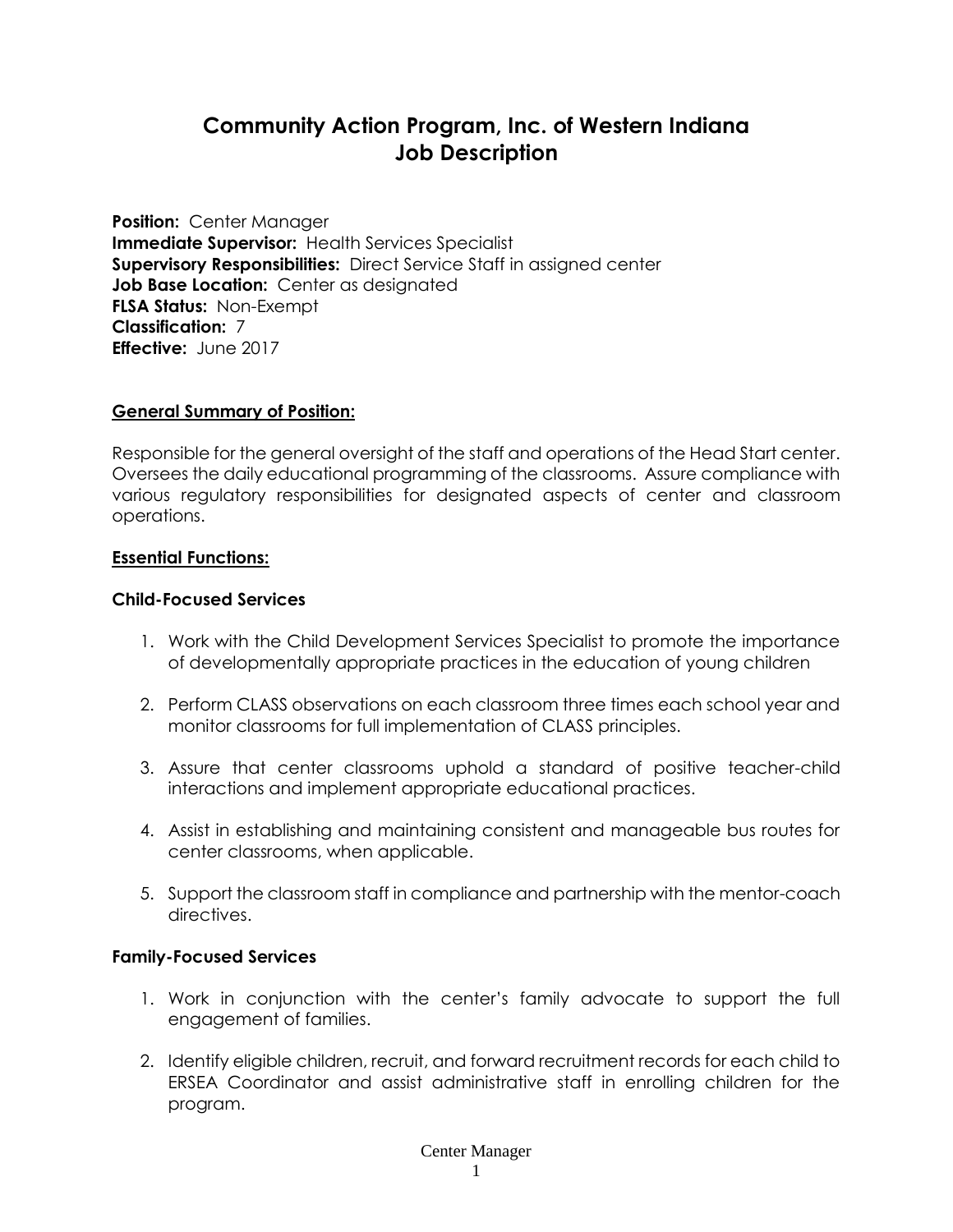- 3. Report cases of child abuse and neglect according to policy.
- 4. Encourage and foster community and parent volunteerism in the various functions and activities of Head Start to assist in generating in-kind hours, donations, and contributions.
- 5. Focus all activities on the parent-child relationship and help parents to enhance their parenting skills.
- 6. Promote activities and events that foster family literacy.
- 7. Facilitate monthly parent meetings and other parent activities within the center.

# **Facility Operations and Administration**

- 1. Conduct and assure documentation of monthly staff team meetings.
- 2. Supervise all center direct service staff, conducting staff evaluations, and assuring compliance with staff development plan goals and deadlines.
- 3. Ensure a well-run, purposeful program responsive to participant needs by planning, organizing and maintaining accurate records.
- 4. Ensure timely and accurate paperwork by reviewing, prior to submission, reports to the Central Office.
- 5. Consult with Health Services Specialist and Program Director to ensure the center meets Indiana FSSA Child Care Licensing Requirements for safety and sanitation.
- 6. Work with Indiana quality rating system (PTQ) to assure the center meets necessary requirements.
- 7. Assure the center maintains a welcoming environment to all parents and community members.
- 8. Maintain a commitment to professionalism:
	- A. Dress in a neat manner suitable for work with families and community professionals.
	- B. Attend staff meetings, pre and in-service workshops, and maintain a commitment to continuing education in the area of child/family development.
	- C. Provide documentation of increasing knowledge in early childhood and family services, and professional growth.
	- D. Attend out-of-town trainings, some which may require overnight stay, as requested by program director.
	- E. Maintain confidentiality of family situations and records.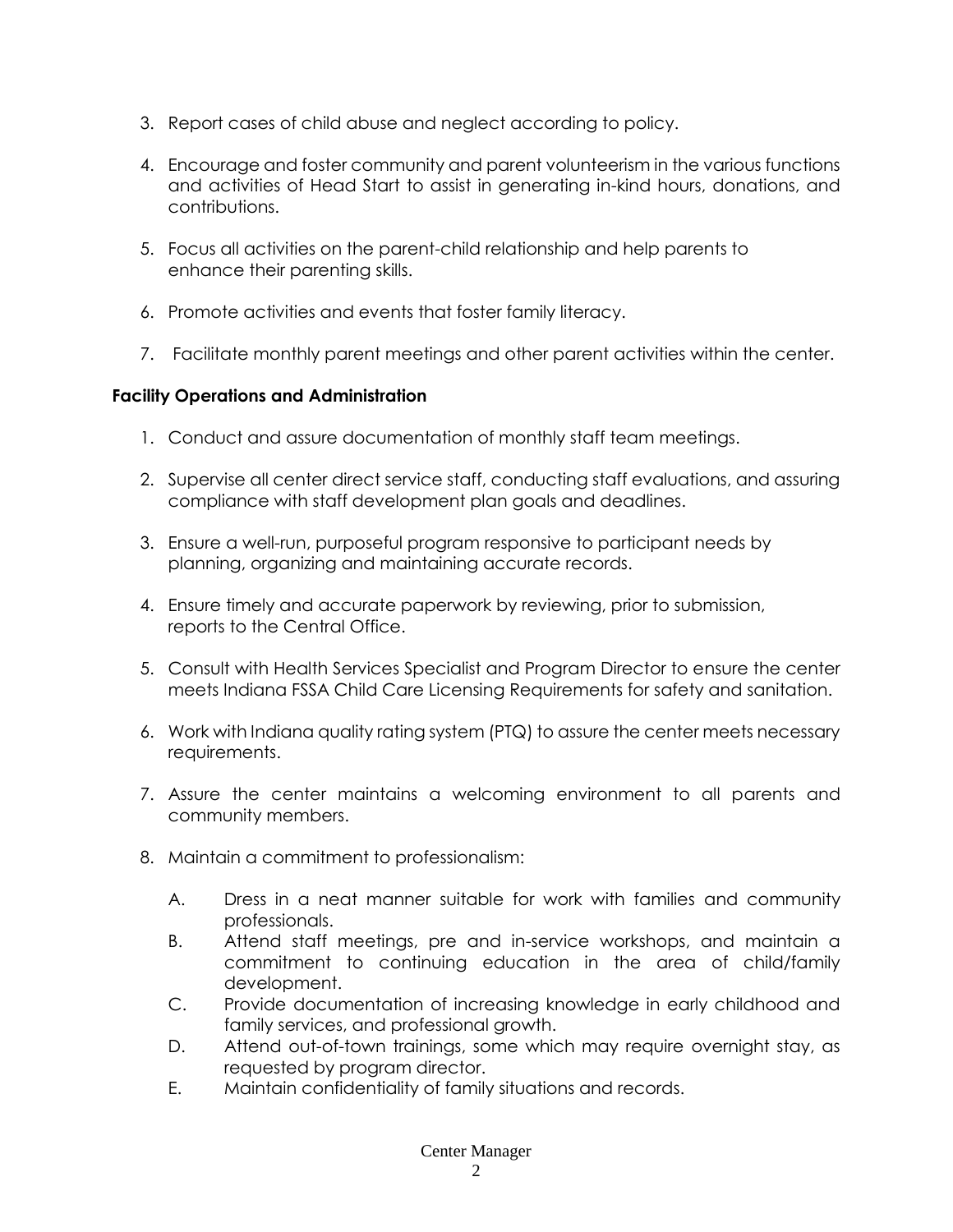- 9. Attend staff meetings and be responsible for end-of-month reports.
- 10. Act as liaison between Head Start and other community organizations.
- 11. Other duties may be assigned dependent upon Agency need and demonstrated capabilities.
- 12. Adhere to all applicable policies and procedures in support of all programs in accordance with Agency philosophy and intent.

## **Core Performance Responsibilities:**

A critical part of employee performance is the consistency of the employee in following Agency standards, rules and regulations concerning timeliness of reports, quality and thoroughness of work performed, attendance, dress, compliance with administrative guidelines, leadership, teamwork, and the ability to work well with and show respect for others. These are critical to every job and employee in the agency.

# **Qualifications:**

- 1. Prefer Bachelor's degree including 15 credit hours in Early Childhood Education or fields related to social services or an Associate Degree in Early Childhood Education or fields related to social services and 3 years of experience providing direct service to children in a licensed day nursery or child teaching facility.
- 2. Must have demonstrated ability to relate and communicate effectively, requiring visual reading, manual writing, and verbal communication, with the public, other agency staff, community professionals, and with persons of varied socioeconomic levels.
- 3. Must possess demonstrated awareness of social services available in the community.
- 4. Must be able to function at program assignment with minimal supervision.
- 5. Demonstrated training or experience in supervising personnel.
- 6. Must maintain personal phone at all times.
- 7. Must possess valid driver's license to travel to assigned areas as required. Must maintain liability-insured personal vehicle and provide documentation of such to Personnel Department upon request.
- 8. Must submit to pre-employment and random drug testing, background checks, fingerprinting, and Head Start physical examination as regulated by Indiana Childcare Licensing and Office of Head Start.
- 9. Must obtain and maintain CPR Certification.